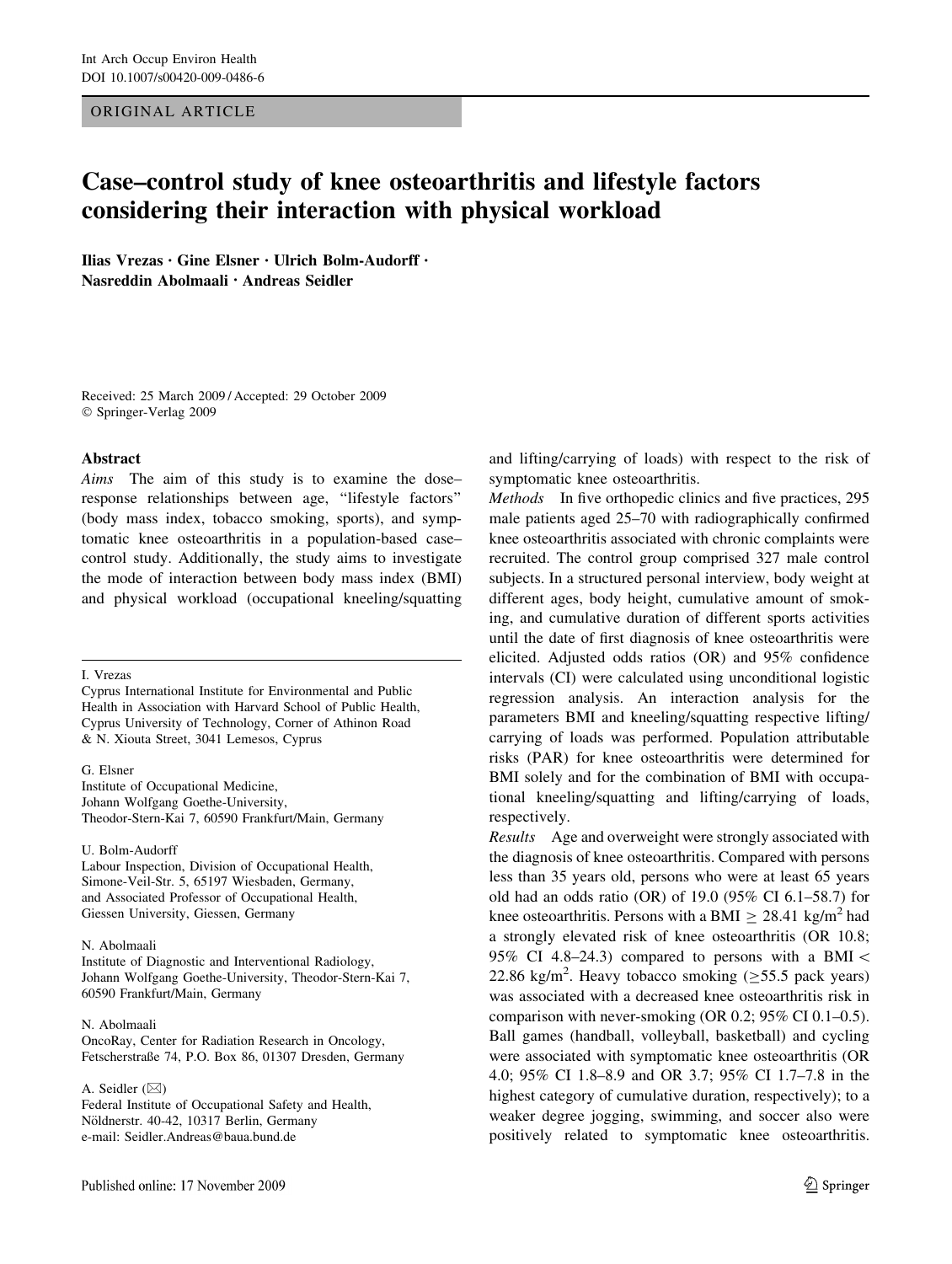Combining the two parameters, BMI and kneeling/squatting into one variable led to a multiplicative interaction mode for symptomatic knee osteoarthritis. For persons with elevated BMI in combination with moderate to high exposure to occupational kneeling/squatting, the population attributable risk (PAR) was 4%. The PAR for elevated BMI in combination with moderate to high exposure to occupational lifting/carrying of loads was 7%.

Conclusions In accordance with the literature, we find a strong association between BMI and knee osteoarthritis risk. Considering the relatively high prevalence of occupational manual materials handling, prevention of knee osteoarthritis should not only focus on body weight reduction, but should also take into account work organizational measures particularly aiming to reduce occupational lifting and carrying of loads.

**Keywords** Case–control study  $\cdot$  Knee osteoarthritis  $\cdot$ Body mass index, smoking, sports · Interaction · Physical workload

# Introduction

Osteoarthritis, a major contributor to functional impairment, is becoming increasingly prevalent worldwide due to its association with an aging population and due to a growing prevalence of obesity (Berenbaum [2008\)](#page-8-0). Knee osteoarthritis is a common cause of pain and disability (Lementowski and Zelicof [2008\)](#page-8-0). The scientific literature on the association between physical workload (e.g., kneeling/squatting, lifting/carrying of loads) and knee osteoarthritis has been summarized by Jensen [\(2008](#page-8-0)). Currently, knee osteoarthritis is not mentioned in the European Commission's recommendation 2003/670/EC of 19 September 2003 concerning the European schedule of occupational diseases. However, some European countries (e.g., Denmark, Germany) have introduced knee osteoarthritis into their national lists of occupational diseases.

While age is strongly associated with the risk of knee osteoarthritis, overweight is arguably the most important modifiable risk factor (Coggon et al. [2001](#page-8-0)). Obesity is consistently found to be a risk factor for knee osteoarthritis (Anderson and Felson [1988](#page-8-0); Teichtahl et al. [2008;](#page-9-0) Manninen et al. [1996](#page-8-0)). Body mass index (BMI) has been associated with the incidence and progression of knee osteoarthritis, independently of age and sex (Reijman et al. [2007\)](#page-8-0). Even a moderate increase in BMI, within the normal range, was shown to be significantly related to knee osteoarthritis (Holmberg et al. [2005\)](#page-8-0). The mechanisms by which obesity is linked to the pathogenesis of knee osteoarthritis are not completely understood. Biomechanical factors (e.g., reduced physical activity and immobility,

abnormal knee adductor moment, high pressure on the articular cartilage) and metabolic mechanisms (e.g., hormonal dysregulation, adipokines) have been suggested as possible mediating factors for this joint disorder (Teichtahl et al. [2008\)](#page-9-0).

Lifestyle factors, such as tobacco smoking, performing sports, and exercising, are inconsistently associated with a higher risk of knee osteoarthritis (Lane [1996](#page-8-0)). Available data with regard to an association between cigarette smoking and knee osteoarthritis remain controversial. Smoking has been associated with a lower risk of radiographic knee osteoarthritis (Felson et al. [1989](#page-8-0)). On the other hand, Hart and Spector ([1993\)](#page-8-0) do not find a clear association between smoking and the development of knee osteoarthritis. Besides tobacco smoking, physical activity is another controversially discussed risk factor related to the development of knee osteoarthritis (McAlindon et al. [1999\)](#page-8-0). Whereas some studies reveal no association between physical activity and the risk of knee osteoarthritis, others again show a significant association (Urquhart et al. [2008](#page-9-0); Spector et al. [1996](#page-9-0); Kujala et al. [1995](#page-8-0)).

The aim of this study is to estimate the risk of knee osteoarthritis related to the lifestyle factors BMI, tobacco smoking, and the following sports activities: jogging/athletics; cycling; swimming; soccer; ball games (handball, volleyball, basketball); apparatus gymnastics, shot put, javelin, hammer throwing, wrestling; and body building, strength training.

Overweight and physical workload independently have been shown to be risk factors for knee osteoarthritis (Teichtahl et al. [2008;](#page-9-0) Cooper et al. [1994a](#page-8-0)). This study also sought to examine the combined impact of the two parameters BMI and physical workload (kneeling/squatting and lifting/carrying of loads) on the risk of knee osteoarthritis, as well as to examine their mode of interaction.

### Subjects and methods

# Study population

The study design has been described in detail in a previous publication (Seidler et al. [2008\)](#page-9-0). Briefly, male patients with symptomatic knee osteoarthritis, aged 25–70, were recruited from orthopedic clinics and practices located in the area around the cities Frankfurt/Main and Offenbach in Germany. Women were not included in the study because of the low prevalence of knee straining work among female workers (compared to males); if women had been included, the required study sample size would have been considerably larger to analyze the relationship between physical workload and knee osteoarthritis and the interaction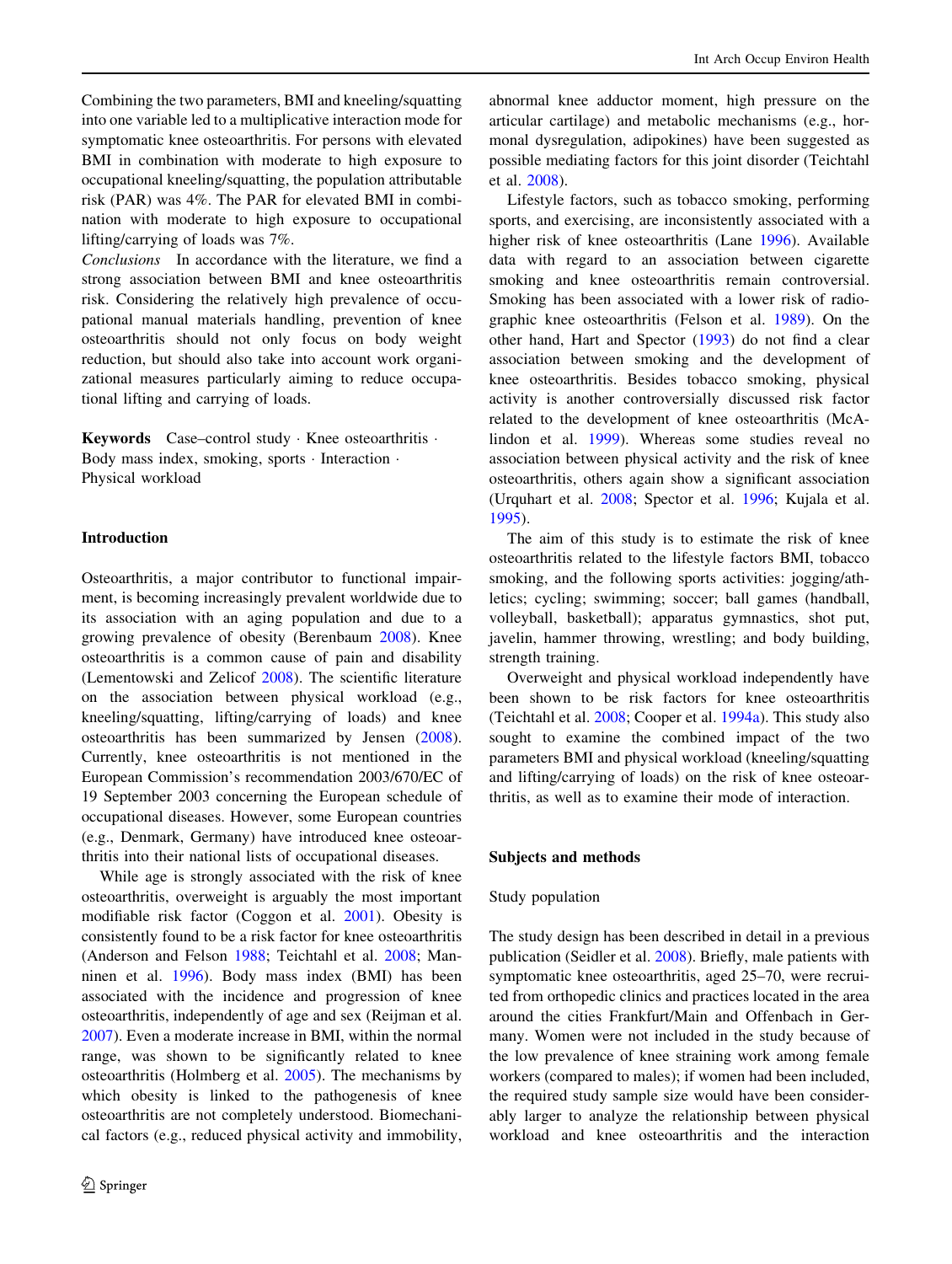between lifestyle and occupational factors, with sufficient statistical power.

Of eligible patients, 61% agreed to participate. Knee X-rays of participants were collected and re-assessed by a reference radiologist (N.A.) according to the criteria defined by Kellgren ([1963\)](#page-8-0). Based on the radiologist's assessment, patients had to have at least grade 2 osteoarthritis to be included in the study. Population-based control subjects were selected from a 1% random sample of male Frankfurt residents, aged 25–70, drawn by the Frankfurt and Offenbach population registration office. Of the eligible population controls, 55% agreed to participate.

# Exposure assessment

A detailed computer-assisted personal interview was developed and adopted by intensively trained interviewers to elicit information about work time physical workload including kneeling, squatting, lifting and carrying, working postures, whole body vibration; psychosocial workload, leisure activities, life events, and complaints. For each occupational phase, participants were asked to describe specific objects they had been lifting or carrying frequently, followed by questions considering the objects' weights (categories of weights:  $>5$  to 10,  $>10$  to 20,  $>20$  to 30,  $>30$  to 40,  $>40$  to 50,  $>50$  to 100, and  $>100$  kg, respectively), frequency of lifting/carrying (about every minute, every two minutes, every 5 min, every quarter of an hour, less than every quarter of an hour, respectively; alternatively, exact frequency of lifting/carrying), and duration of lifting/carrying as directly related to these objects. To calculate cumulative exposures to lifting/carrying, all weights  $>5$  kg lifted or carried at work were multiplied by the corresponding durations (assuming 2.5 s duration per single lifting act) and summed. Similarly to the procedure adapted for the calculation of cumulative lifting and carrying of loads, all occupational kneeling/ squatting activities were multiplied by their corresponding durations and summed.

Generally, in cases only exposures up to the date of first diagnosis were considered for analysis. Subjects were asked about their age, education, smoking behavior, height, and weight at different ages. A detailed history of sports activities allowed the calculation of cumulative hours spent in the following sports: (1) jogging/athletics; (2) cycling; (3) swimming; (4) soccer; (5) ball games (handball, volleyball, basketball); (6) apparatus gymnastics, shot put, javelin, hammer throwing, wrestling; and (7) bodybuilding, strength training.

As an a priori defined procedure, all variables were categorized in tertiles based on the distribution of the exposed control subjects (see Seidler et al. [2008\)](#page-9-0). If less

than 20% of the control subjects were non-exposed, the reference category combined non-exposed subjects and subjects in the first exposure tertile. If the highest tertile of exposed control subjects comprised more than 10% of all (exposed plus non-exposed) control subjects, a high-dose category was generated according to the 95th percentile of control subjects. To give an example, BMI was categorized according to the distribution of the control subjects' BMI as follows: the first tertile of control subjects comprised persons with a BMI < 22.86 kg/m<sup>2</sup>; the second tertile comprised persons with a BMI between 22.86 and  $\langle 24.92 \text{ kg/m}^2$ ; the third tertile comprised persons with a BMI of  $24.92 \text{ kg/m}^2$  or more; and the 95th percentile of control subjects comprised persons with a BMI of 28.41 kg/ $m^2$  or more.

# Statistical analysis

Odds ratios (OR) and 95% confidence intervals (CI) were calculated using logistic regression analysis. All statistical analyses were adjusted for age and place of residence, referred to as ''region'' in this text. Besides the odds ratios solely adjusted for age and region, odds ratios for the ''final model'' are given. In the final model, the following confounders were included: age, region, body mass index, kneeling/squatting, cumulative lifting/carrying, and jogging/athletics (at a time, excluding the considered variable).

# Interaction analysis for BMI and physical workload

An interaction analysis was performed, combining the parameters BMI and kneeling/squatting on the one hand, and BMI and lifting/carrying of loads on the other hand, to one variable. Detailed information on the knee osteoarthritis risks for occupational kneeling/squatting respective lifting/carrying of weights alone (disregarding the interaction with BMI) can be found in Seidler et al. [\(2008](#page-9-0)). Briefly, the OR for knee cumulative exposure to kneeling and squatting was 2.4 (95% CI 1.1–5.0) in the highest exposure category  $(>10,800 \text{ h})$  adjusted for lifting/carrying of weights. Cumulative exposure to lifting/carrying resulted in an OR of 2.6 (95% CI 1.1–6.1) for knee osteoarthritis in the highest exposure category ( $>37,000$  kg  $\times$  h) adjusted for kneeling/squatting. The knee osteoarthritis risk was strongly increased for high exposures to kneeling/squatting combined with high exposures to lifting/carrying of weights (OR 7.9; 95% CI 2.0–31.5).

To estimate the combined effects of overweight and kneeling/squatting, persons with both a BMI  $\geq$  24.92 kg/  $m<sup>2</sup>$  and a moderate to high cumulative exposure to kneeling/squatting (defined as having been exposed  $\geq$ 4,757 h) were compared to persons with a BMI  $\langle 24.92 \text{ kg/m}^2 \text{ who} \rangle$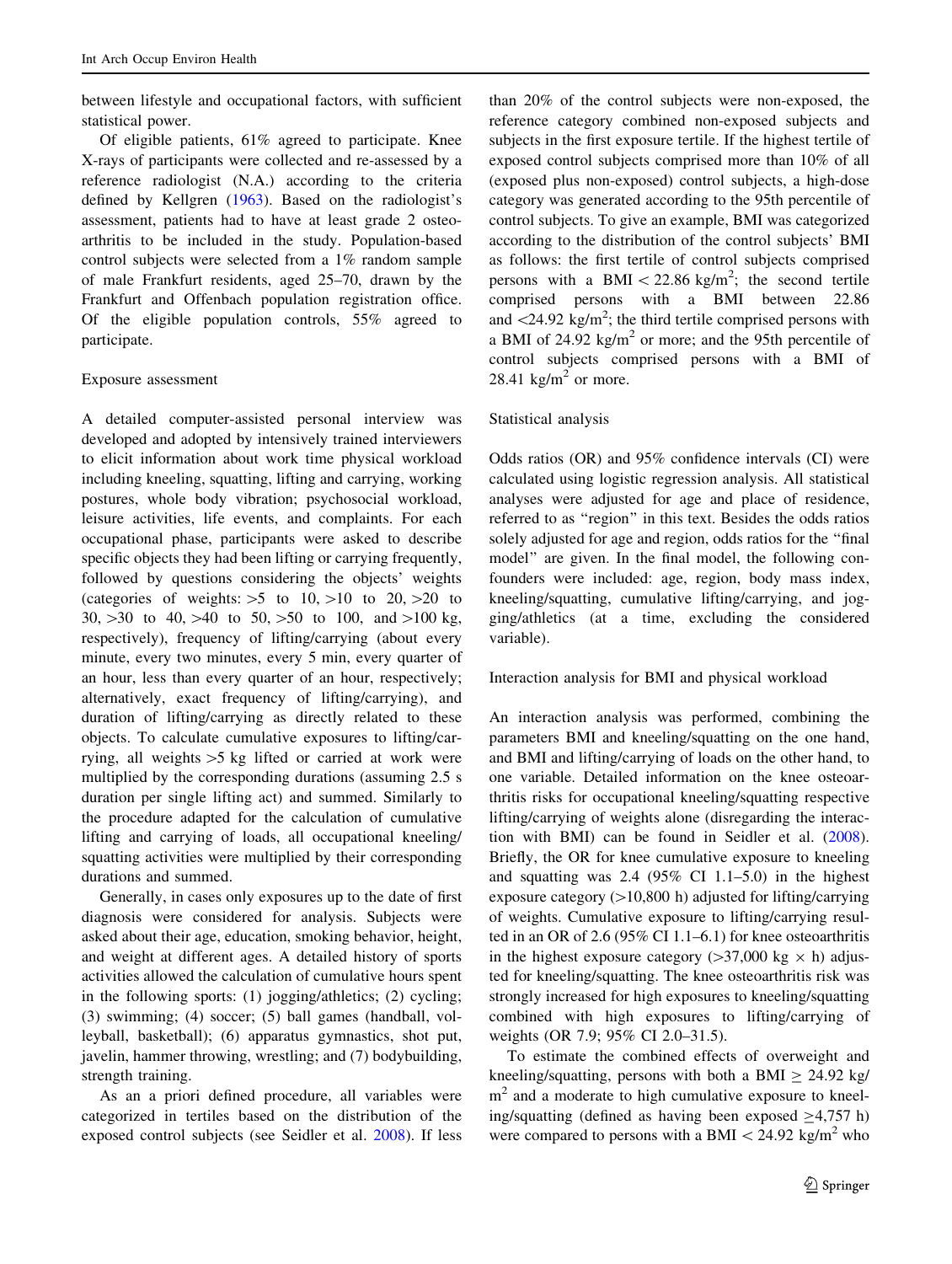were not exposed to kneeling/squatting. A similar procedure was adapted in order to analyze the interaction for the combination of overweight and lifting/carrying of loads: persons with both a BMI  $> 24.92$  kg/m<sup>2</sup> and a moderate to high cumulative exposure to lifting/carrying of loads (defined as having been exposed to lifting/carrying of loads  $\geq 5,120$  h) were compared to persons with a BMI of  $\langle 24.92 \text{ kg/m}^2$  who had not been exposed to lifting/ carrying.

To estimate the mode of interaction, the method described by Saracci and Boffetta [\(1994](#page-9-0)) was applied. Generally, this method is based on the comparison of the expected OR on the basis of single exposures  $(OR_1$  and  $OR<sub>2</sub>$ ) with the observed OR for the combined exposure. The absolute interaction magnitude is classified with reference to the additive (A) and multiplicative (M) models, according to Table 1.

Population attributable risks (PAR) were calculated for the categories mentioned above taking into account at first BMI elevations alone, at second combined exposure to elevated BMI and to occupational kneeling/squatting, and at third combined exposure to elevated BMI and to occupational lifting/carrying of loads. PAR calculations were based on the adjusted OR, including the above mentioned confounders of the final model.

# Results

Age, body mass index, and smoking

A steep dose–response relationship between age and the diagnosis of knee osteoarthritis was found: compared with persons less than 35 years old, persons  $>65$  years old had a 19-fold elevated knee osteoarthritis risk (OR 19.0; 95% CI 6.1–58.7; Table [2\)](#page-4-0). Considering age as a continuous variable, the risk increase for knee osteoarthritis was  $\sim 8\%$ per year. The mean BMI was also strongly associated with knee osteoarthritis: compared to persons with a BMI  $\langle 22.86 \text{ kg/m}^2$ , persons with a BMI of 28.41 kg/m<sup>2</sup>

or more had an OR of 10.8 (95% CI 4.8–24.3). Assuming a linear dose–response relation, there was a ''doubling risk'' for each  $3.4 \text{ kg/m}^2$  increase in the BMI; this means, for example, those persons with a BMI of  $28.4 \text{ kg/m}^2$  have a knee osteoarthritis risk of 2 compared with persons with a BMI of 25 kg/m<sup>2</sup>. Heavy smokers (tobacco consumption according to a quantity of  $\geq 55.5$  pack years) showed an adjusted OR of  $0.2$  (95% CI 0.1–0.5) for the risk of knee osteoarthritis, in comparison to never-smokers.

# Sports activities

Cycling was associated with knee osteoarthritis, with an OR of 3.7 (95% CI 1.7–7.8) for persons having cycled 7,000 or more hours. A positive dose–response relationship between the cumulative duration of playing soccer and the diagnosis of knee osteoarthritis with an OR of 2.2 (95% CI 1.0–5.0) in the second-highest category (4,000 to  $\langle7,800 \text{ h}\rangle$  was found; however, the knee osteoarthritis risk was not significantly elevated among subjects in the highest category  $(27,800 \text{ h})$ . The knee osteoarthritis risk was clearly elevated among subjects having played ball games as handball, volleyball, or basketball for 2,100 h or more (OR 4.0; 95% CI 1.8–8.9). The final model did not reveal statistically significant associations between knee osteoarthritis and high cumulative durations of the following sports activities: jogging/athletics; swimming; apparatus gymnastics, shot put, javelin, hammer throwing, wrestling; weight lifting (with low numbers); and body building/strength training.

Interaction analysis for BMI and physical workload

Overweight persons, showing the combination of BMI  $\geq$  24.92 kg/m<sup>2</sup> and moderate to high exposure to kneeling/squatting ( $\geq$ 4,757 h), had an OR of 8.9 (95% CI 4.4–17.9), adjusted for age and region (Table [3\)](#page-5-0). The value of this OR of 8.9 is within the range of values of the expected OR of 8.1 for defining an interaction as of being multiplicative. Therefore, a multiplicative interaction

| <b>Table 1</b> Interpretation of<br>interaction mode, for example,<br>between BMI and physical | Observed OR among subjects with combined "exposure"<br>(e.g., to both BMI and specific physical workload) | Interpretation of<br>interaction mode |  |  |
|------------------------------------------------------------------------------------------------|-----------------------------------------------------------------------------------------------------------|---------------------------------------|--|--|
| workload (adapted from Saracci<br>and Boffetta 1994)                                           | More than 25% below expected OR assuming $A^a$                                                            | Less than additive                    |  |  |
|                                                                                                | Within $\pm 25\%$ of expected OR assuming A                                                               | Near additive                         |  |  |
| <sup>a</sup> "A" refers to the expected<br>OR assuming <i>additive</i>                         | Within $\pm 10\%$ of expected OR assuming A                                                               | Additive                              |  |  |
|                                                                                                | More than 25% above expected OR assuming<br>A and more than 25% below expected OR assuming M              | Intermediate                          |  |  |
| interaction $(OR_1 + OR_2 - 1)$ ,<br>whereas "M" refers to the                                 | Within $\pm 25\%$ of expected OR assuming $M^a$                                                           | Near multiplicative                   |  |  |
| expected OR assuming                                                                           | Within $\pm 10\%$ of expected OR assuming M                                                               | Multiplicative                        |  |  |
| <i>multiplicative</i> interaction<br>$(OR_1 \times OR_2)$                                      | More than 25% above expected OR assuming M                                                                | More than multiplicative              |  |  |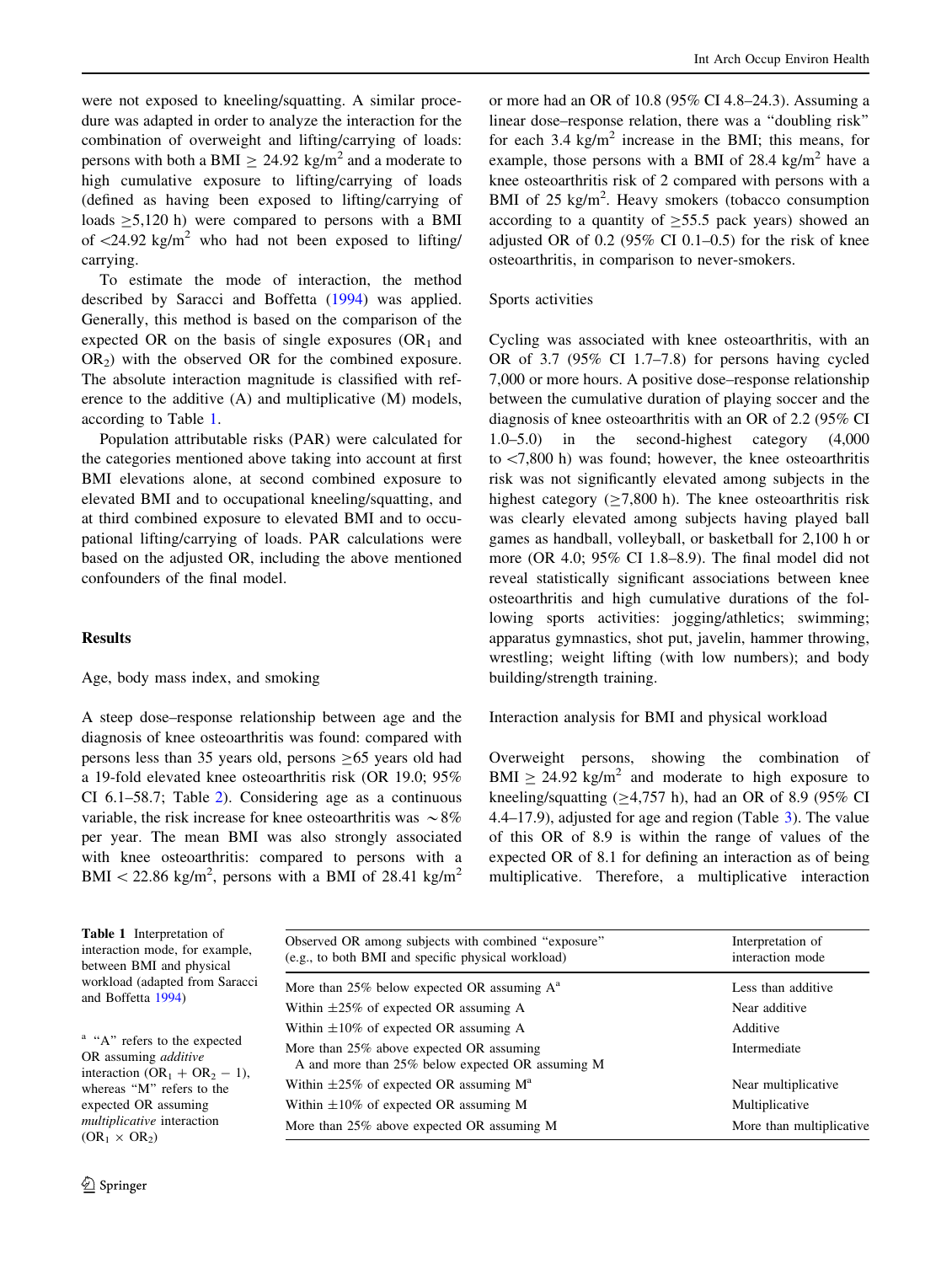<span id="page-4-0"></span>Table 2 Individual/lifestyle factors and symptomatic knee osteoarthritis

| Variable                                      | Cases    |          | Controls    |      | Adj. OR <sup>a</sup> | 95% CI            | Adj. $ORb$ | 95% CI       |  |
|-----------------------------------------------|----------|----------|-------------|------|----------------------|-------------------|------------|--------------|--|
|                                               | $\cal N$ | $\%$     | $\cal N$    | $\%$ |                      |                   |            |              |  |
| Age                                           |          |          |             |      |                      |                   |            |              |  |
| $<$ 35 years                                  | 5        | 1.7      | 58          | 17.7 | 1.0                  |                   | 1.0        |              |  |
| 35 to $<$ 45 years                            | 14       | 4.7      | 79          | 24.2 | 1.9                  | $0.6 - 5.8$       | 2.1        | $0.6 - 7.1$  |  |
| 45 to $<$ 55 years                            | 49       | 16.6     | 73          | 22.3 | 7.7                  | $2.8 - 20.8$      | 7.3        | $2.4 - 22.3$ |  |
| 55 to $<$ 65 years                            | 134      | 45.4     | $8\sqrt{1}$ | 24.9 | 19.8                 | $7.5 - 52.1$      | 14.8       | $5.0 - 43.6$ |  |
| $\geq 65$ years                               | 93       | 31.5     | 36          | 11.0 | 28.4                 | 10.4-77.7         | 19.0       | $6.1 - 58.7$ |  |
| Body mass index                               |          |          |             |      |                      |                   |            |              |  |
| $<$ 22.86 kg/m <sup>2</sup>                   | 32       | 10.9     | 108         | 33.0 | 1.0                  |                   | 1.0        |              |  |
| 22.86 to $\langle 24.92 \text{ kg/m}^2$       | 74       | 25.2     | 108         | 33.0 | 1.9                  | $1.1 - 3.3$       | 1.8        | $1.0 - 3.3$  |  |
| 24.92 to $\langle 28.41 \text{ kg/m}^2$       | 112      | 38.1     | 92          | 28.1 | $2.9\,$              | $1.7 - 5.1$       | 2.7        | $1.5 - 4.9$  |  |
| $\geq$ 28.41 kg/m <sup>2</sup>                | 76       | 25.9     | 17          | 5.2  | 12.5                 | $5.8 - 26.9$      | 10.8       | $4.8 - 24.3$ |  |
| Smoking                                       |          |          |             |      |                      |                   |            |              |  |
| Never-smoker                                  | 104      | 35.3     | 122         | 37.5 | 1.0                  |                   | 1.0        |              |  |
| $>0$ to $<$ 11.5 pack years                   | 60       | 20.3     | 67          | 20.6 | 1.2                  | $0.7 - 2.0$       | 1.2        | $0.6 - 2.1$  |  |
| 11.5 to $\langle 27.3 \rangle$ pack years     | 64       | 21.7     | 68          | 20.9 | 1.0                  | $0.6 - 1.7$       | 1.2        | $0.7 - 2.1$  |  |
| 27.3 to $<$ 55.5 pack years                   | 57       | 19.3     | 51          | 15.7 | 0.9                  | $0.5 - 1.5$       | $0.8\,$    | $0.4 - 1.4$  |  |
| $\geq$ 55.5 pack years                        | 10       | 3.4      | 17          | 5.2  | $0.4\,$              | $0.2 - 0.9$       | 0.2        | $0.1 - 0.5$  |  |
| Jogging/athletics                             |          |          |             |      |                      |                   |            |              |  |
| No jogging/athletics                          | 210      | 71.2     | 203         | 62.1 | 1.0                  |                   | 1.0        |              |  |
| $>0$ to $< 700$ h                             | 21       | 7.1      | 37          | 11.3 | $0.8\,$              | $0.4 - 1.5$       | 0.8        | $0.4 - 1.7$  |  |
| 700 to $<$ 1,695 h                            | 16       | 5.4      | 37          | 11.3 | $0.8\,$              | $0.4 - 1.5$       | 1.0        | $0.5 - 2.3$  |  |
| 1,695 to $<$ 3,530 h                          | 25       | 8.5      | 21          | 6.4  | $1.5\,$              | $0.7 - 3.1$       | 1.9        | $0.8 - 4.1$  |  |
| $\geq$ 3,530 h                                | 23       | 7.8      | 16          | 4.9  | 1.6                  | $0.7 - 3.3$       | 1.9        | $0.8 - 4.3$  |  |
| Cycling                                       |          |          |             |      |                      |                   |            |              |  |
| No cycling                                    | 153      | 51.9     | 204         | 62.4 | 1.0                  |                   | 1.0        |              |  |
| $>0$ to $<$ 1,050 h                           | 13       | 4.4      | 36          | 11.0 | 0.6                  | $0.3 - 1.3$       | 0.6        | $0.2 - 1.4$  |  |
| 1,050 to $<$ 3,700 h                          | 50       | 16.9     | 36          | 11.0 | 2.0                  | $1.2 - 3.6$       | 2.3        | $1.2 - 4.4$  |  |
| 3,700 to <7,000 h                             | 33       | 11.2     | 21          | 6.4  | 1.6                  | $0.8 - 3.0$       | 1.8        | $0.8 - 3.8$  |  |
| $\geq$ 7,000 h                                | 46       | 15.6     | 15          | 4.6  | $3.2\,$              | $1.6 - 6.5$       | 3.7        | $1.7 - 7.8$  |  |
| Swimming                                      |          |          |             |      |                      |                   |            |              |  |
| No swimming                                   | 233      | 79.3     | 261         | 79.8 | 1.0                  |                   | 1.0        |              |  |
| $>0$ to $<$ 500 h                             | 13       | 4.4      | 17          | 5.2  | 0.9                  | $0.4 - 2.1$       | 0.6        | $0.2 - 1.9$  |  |
| 500 to $<$ 1,900 h                            | $17\,$   | 5.8      | $18\,$      | 5.5  | $1.1\,$              | $0.5 - 2.5$       | $1.7\,$    | $0.7 - 4.2$  |  |
| $\geq$ 1,900 h                                | $31\,$   | 10.5     | $18\,$      | 5.5  | $2.1\,$              | $1.0 - 4.3$       | 2.0        | $0.9 - 4.4$  |  |
| Soccer                                        |          |          |             |      |                      |                   |            |              |  |
| No soccer                                     | 178      | 60.3     | 208         | 63.6 | $1.0\,$              | $\qquad \qquad -$ | $1.0\,$    |              |  |
| $>0$ to $<$ 1,660 h                           | 29       | 9.8      | 35          | 10.7 | 1.3                  | $0.7 - 2.3$       | $1.1\,$    | $0.5 - 2.1$  |  |
| 1,660 to <4,000 h                             | $41\,$   | 13.9     | 34          | 10.4 | 1.9                  | $1.0 - 3.4$       | $2.0\,$    | $1.0 - 3.8$  |  |
| 4,000 to $< 7,800$ h                          | $32\,$   | $10.8\,$ | 19          | 5.8  | $2.2\,$              | $1.1 - 4.4$       | $2.2\,$    | $1.0 - 5.0$  |  |
| $>7,800$ h                                    | 15       | 5.1      | 16          | 4.9  | $1.2\,$              | $0.5 - 2.8$       | 1.4        | $0.6 - 3.6$  |  |
| Ball games (handball, volleyball, basketball) |          |          |             |      |                      |                   |            |              |  |
| No ball games                                 | 240      | 81.4     | 251         | 76.8 | $1.0\,$              |                   | 1.0        |              |  |
| $>0$ to $<\!\!1,\!050$ h                      | 14       | 4.7      | 19          | 5.8  | 1.3                  | $0.5 - 3.2$       | 1.2        | $0.4 - 3.2$  |  |
| 1,050 to $<$ 2,100 h                          | 9        | 3.1      | 18          | 5.5  | 0.6                  | $0.2 - 1.4$       | 0.7        | $0.2 - 2.1$  |  |
| $\geq$ 2,100 h                                | 32       | 10.8     | 19          | 5.8  | 2.9                  | $1.4 - 6.0$       | 4.0        | $1.8 - 8.9$  |  |
|                                               |          |          |             |      |                      |                   |            |              |  |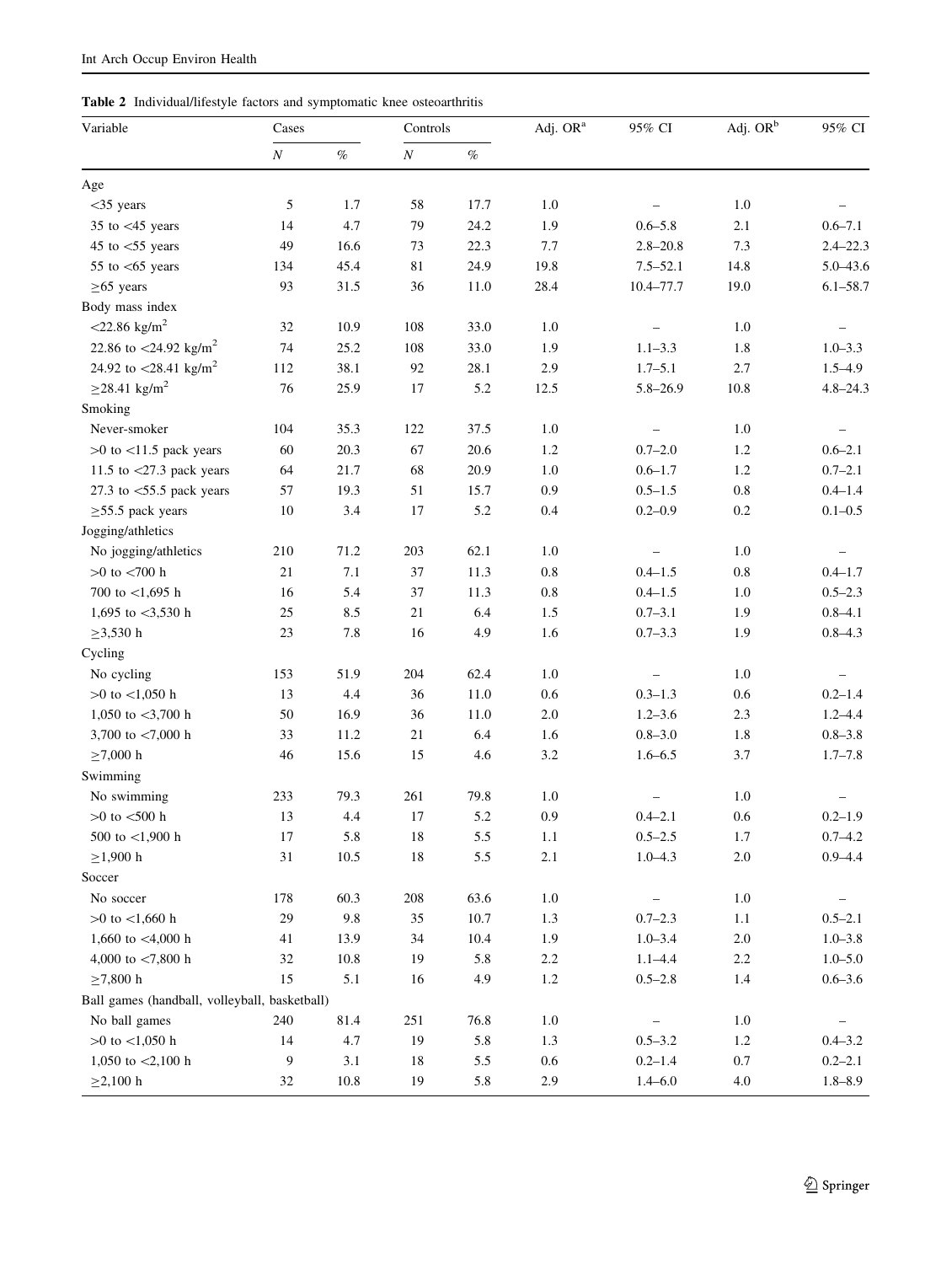<span id="page-5-0"></span>Table 2 continued

| Variable                                                            | Cases            |      |                  | Controls | Adj. $ORa$ | 95% CI       | Adj. OR <sup>b</sup> | 95% CI      |  |
|---------------------------------------------------------------------|------------------|------|------------------|----------|------------|--------------|----------------------|-------------|--|
|                                                                     | $\boldsymbol{N}$ | $\%$ | $\boldsymbol{N}$ | $\%$     |            |              |                      |             |  |
| Apparatus gymnastics, shot put, javelin, hammer throwing, wrestling |                  |      |                  |          |            |              |                      |             |  |
| No apparatus gymnastics, etc.                                       | 260              | 88.1 | 289              | 88.4     | 1.0        | $0.2 - 4.3$  | 1.0                  |             |  |
| $>0$ to $<$ 400 h                                                   | 5                | 1.7  | 6                | 1.8      | 1.0        | $0.2 - 4.3$  | 0.5                  | $0.1 - 3.1$ |  |
| 400 to $<$ 2,200 h                                                  | 21               | 7.1  | 6                | 1.8      | 4.0        | $1.3 - 12.0$ | 3.2                  | $1.0 - 9.8$ |  |
| $\geq$ 2,200 h                                                      | 9                | 3.1  | 7                | 2.1      | 1.7        | $0.5 - 5.4$  | 0.9                  | $0.2 - 3.6$ |  |
| Weight lifting                                                      |                  |      |                  |          |            |              |                      |             |  |
| No weight lifting                                                   | 289              | 98.0 | 300              | 91.7     | 1.0        |              | 1.0                  |             |  |
| $>0$ to $< 1,000$ h                                                 | 2                | 0.7  | $\overline{2}$   | 0.6      | -          |              |                      |             |  |
| 1,000 to $<$ 1,500 h                                                | 2                | 0.7  | 2                | 0.6      |            |              |                      |             |  |
| $\geq$ 1,500 h                                                      | $\overline{c}$   | 0.7  | 3                | 0.9      | 1.4        | $0.2 - 9.8$  | 0.6                  | $0.1 - 4.3$ |  |
| Body building, strength training                                    |                  |      |                  |          |            |              |                      |             |  |
| No body building, strength training                                 | 280              | 94.9 | 262              | 80.1     | 1.0        |              | 1.0                  |             |  |
| $>0$ to $< 600$ h                                                   | 2                | 0.7  | 16               | 4.9      | 0.2        | $0.05 - 1.2$ | 0.4                  | $0.1 - 2.6$ |  |
| 600 to $<$ 1,700 h                                                  | 8                | 2.7  | 15               | 4.6      | 0.8        | $0.3 - 2.3$  | 1.2                  | $0.4 - 3.8$ |  |
| $>1,700$ h                                                          | 5                | 1.7  | 16               | 4.9      | 0.7        | $0.2 - 2.1$  | 0.9                  | $0.3 - 3.0$ |  |

<sup>a</sup> Adjusted for age and region (without considered variable)

<sup>b</sup> Adjusted for age, region, body mass index, jogging/athletics, kneeling/squatting, and lifting/carrying (without considered variable)

|                |  |  |  |  | Table 3 Interaction of body mass index and physical workload (kneeling/squatting; lifting or carrying of loads) and the risk of knee |  |  |  |  |  |
|----------------|--|--|--|--|--------------------------------------------------------------------------------------------------------------------------------------|--|--|--|--|--|
| osteoarthritis |  |  |  |  |                                                                                                                                      |  |  |  |  |  |

| Variable                                                                    |    | Cases | Controls |      | Adj. OR <sup>a</sup> | 95% CI              | Adj. $ORb$          | 95% CI       |  |
|-----------------------------------------------------------------------------|----|-------|----------|------|----------------------|---------------------|---------------------|--------------|--|
|                                                                             | N  | $\%$  | N        | $\%$ |                      |                     |                     |              |  |
| Body mass index (BMI) combined with kneeling/squatting                      |    |       |          |      |                      |                     |                     |              |  |
| 0. BMI $<$ 24.92 kg/m <sup>2</sup> and no kneeling/squatting                | 60 | 20.3  | 145      | 44.3 | 1.0                  |                     | 1.0                 |              |  |
| 1. Kneeling/squatting $>0$ to <4,757 h                                      | 47 | 15.9  | 79       | 24.2 | 1.7                  | $1.0 - 2.9$         | 1.2                 | $0.7 - 2.2$  |  |
| 2. BMI $\geq$ 24.92 kg/m <sup>2</sup> and no kneeling/squatting             | 85 | 28.8  | 62       | 19.0 | 2.7                  | $1.6 - 4.6$         | 2.5                 | $1.5 - 4.3$  |  |
| 3. BMI < 24.92 kg/m <sup>2</sup> and kneeling/squatting $\geq$ 4,757 h      | 32 | 10.8  | 23       | 7.0  | 3.0                  | $1.5 - 6.0$         | 1.8                 | $0.8 - 3.9$  |  |
| 4. BMI $\geq$ 24.92 kg/m <sup>2</sup> and kneeling/squatting $\geq$ 4,757 h | 69 | 23.4  | 15       | 4.6  | 8.9                  | $4.4 - 17.9$        | 5.3                 | $2.4 - 11.5$ |  |
| Expected OR assuming additive interaction $(OR_2 + OR_3 - 1)^*$             |    |       |          |      | 4.7                  |                     | 3.3                 |              |  |
| Expected OR assuming multiplicative interaction $(OR_2 \times OR_3)^*$      |    |       |          |      | 8.1                  |                     | 4.5                 |              |  |
| Mode of interaction based on Saracci and Boffetta                           |    |       |          |      | Multiplicative       | Near multiplicative |                     |              |  |
| Body mass index (BMI) combined with lifting/carrying of weights             |    |       |          |      |                      |                     |                     |              |  |
| 0. BMI $\langle 24.92 \rangle$ and no lifting/carrying                      | 32 | 10.8  | 110      | 33.6 | 1.0                  |                     | 1.0                 |              |  |
| 1. Lifting/carrying $>0$ to $<$ 5,120 h                                     | 89 | 30.2  | 115      | 35.2 | 2.6                  | $1.5 - 4.6$         | 2.4                 | $1.3 - 4.3$  |  |
| 2. BMI $\geq$ 24.92 kg/m <sup>2</sup> and no lifting/carrying               | 43 | 14.6  | 42       | 12.8 | 2.7                  | $1.4 - 5.1$         | 2.4                 | $1.2 - 4.7$  |  |
| 3. BMI < 24.92 kg/m <sup>2</sup> and lifting/carrying $\geq$ 5,120 h        | 37 | 12.5  | 30       | 9.2  | 3.9                  | $1.9 - 7.9$         | 2.4                 | $1.1 - 5.4$  |  |
| 4. BMI $\geq$ 24.92 kg/m <sup>2</sup> and lifting/carrying $\geq$ 5,120 h   | 89 | 30.2  | 27       | 8.3  | 6.8                  | $3.6 - 12.9$        | 5.0                 | $2.4 - 10.5$ |  |
| Expected OR assuming additive interaction $(OR_2 + OR_3 - 1)^*$             |    |       |          |      | 5.6                  |                     | 3.8                 |              |  |
| Expected OR assuming multiplicative interaction $(OR_2 \times OR_3)^*$      |    |       |          |      | 10.5                 |                     | 5.8                 |              |  |
| Mode of interaction based on Saracci and Boffetta                           |    |       |          |      | Near additive        |                     | Near multiplicative |              |  |

Probands with missing BMI and/or missing kneeling/squatting respective lifting/carrying are analyzed in a separate category (not shown) <sup>a</sup> Adjusted for age and region

<sup>b</sup> Adjusted for age, region, body mass index, jogging/athletics, kneeling/squatting, and lifting/carrying (without considered variable)

 $*$  OR<sub>2</sub> and OR<sub>3</sub> refer to the odds ratios for the exposures as defined in the lines numbered 2 and 3 of the table, respectively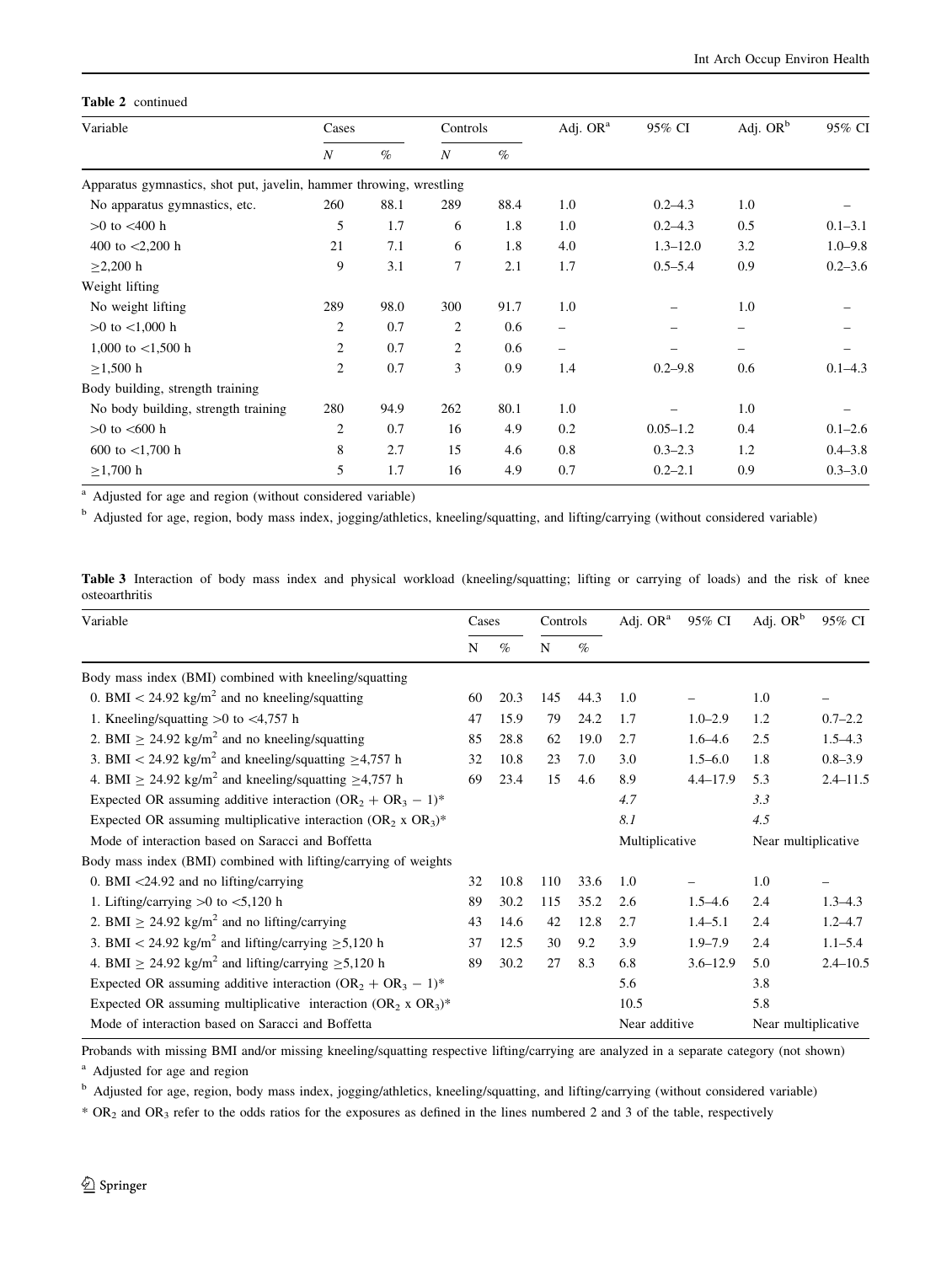between BMI and kneeling/squatting with regard to the risk of symptomatic knee osteoarthritis was observed. Applying the final model, the corresponding interaction was nearly multiplicative (observed OR 5.3; 95% CI 2.4–11.5; expected OR on the basis of an assumed multiplicative interaction mode 4.5).

Overweight persons, showing BMI  $\geq 24.92$  kg/m<sup>2</sup> combined with moderate to high exposures to lifting/carrying of loads ( $\geq$ 5,120 kg  $\times$  h), had an OR of 6.8 (95% CI 3.6–12.9), adjusted for age and region. This OR was slightly higher than the expected OR of 5.6, assuming an additive interaction mode (Table [3](#page-5-0)). Therefore, a nearly additive interaction for the combination of BMI and lifting/ carrying of loads with regard to the risk for symptomatic knee osteoarthritis was observed. Applying the final model, the observed OR of 5.0 (95% CI 2.4–10.5) was within the range of values of the expected OR of 5.8 for defining the mode of interaction as of being nearly multiplicative.

Population attributable risks (PAR) for BMI and physical workload

The adjusted population attributable risk (PAR) for a BMI of 22.86 or more compared with a BMI of less than 22.86 was 37% (no table). The adjusted PAR for kneeling/ squatting for 4,757 h or more was 6% (no table). The adjusted PAR for occupational lifting and carrying of weights  $>5,120$  kg  $\times$  h was 9%.

When population attributable risks were calculated for the combination of BMI elevations and occupational exposures, for persons with a BMI  $\geq 24.92$  kg/m<sup>2</sup> exposed to kneeling/squatting for 4,757 h or more, the PAR was 4%. The population attributable risk for the combined exposure to BMI  $\geq 24.92$  kg/m<sup>2</sup> and occupational lifting/carrying of weights  $>5,120 \text{ kg} \times \text{h}$  was 7%. When persons with occupational lifting/carrying of weights  $>630$  kg  $\times$  h were regarded as exposed, the population attributable risk for the combined exposure to BMI  $\geq 24.92$  kg/m<sup>2</sup> and occupational lifting/carrying increased to 16%.

# Discussion

In this study, age and overweight were strongly associated with the diagnosis of symptomatic knee osteoarthritis. Ball games (handball, volleyball, basketball) and cycling, to a weaker degree also jogging, swimming, and soccer were positively related to symptomatic knee osteoarthritis. Tobacco smoking showed a negative association with regard to the risk of symptomatic knee osteoarthritis for heavy smokers  $($ >55.5 pack years).

The power of the study to detect effects of kinds of sports that are associated with high internal joint forces

(weight lifting, body building) on the knee osteoarthritis risk is limited. Low physical activity, according to the lowest exposure groups (jogging/athletics up to 700 h; cycling up to 1,050 h; swimming up to 500 h; soccer up to 1,660 h; ball games, including handball, volleyball, and basketball, up to 1,050 h; apparatus gymnastics, shot put, javelin, hammer throwing, wrestling up to 400 h; body building and strength training up to 600 h; see Table [2\)](#page-4-0) was not associated with symptomatic knee osteoarthritis. These results are in accordance with findings from other studies where light and moderate physical activities did not appear to increase the study population's knee osteoarthritis risk (McAlindon et al. [1999\)](#page-8-0) and where recreational exercise was shown neither to protect against nor to increase the risk of knee osteoarthritis (Felson et al. [2007](#page-8-0)).

# Potential bias

For a detailed discussion on potential bias, refer to Seidler et al. [2008.](#page-9-0) Briefly, substantial residual confounding by age and through choosing of participating medical facilities (orthopedic clinics and practices) is regarded as an improbable explanation of the results. The low participation rate (61% among patients, 55% among referents) might have introduced selection bias (potential overestimation of knee osteoarthritis risks). One major potential limitation of self-reported data concerns the possibility of differential and non-differential recall bias. In general, a differential overestimation of physical workload by patients would lead to an overestimation of risks. Otherwise, a non-differential overestimation of physical workload (in both cases and control subjects) would lead to an underestimation of risks. We therefore cannot reliably estimate the true effect of potential recall bias on the risk estimates. However, recall bias should not have played an important role in the participants' report of job titles. As the occupational group analysis reveals elevated risks in occupations with suspected high exposure to kneeling as well as to lifting/carrying of loads (e.g., metal workers, terrazzo layers, painters, see Seidler et al. [2008\)](#page-9-0), recall bias is not a sufficient explanation for the positive association between physical workload and symptomatic knee osteoarthritis. Finally, adjustment for different interviewers did not substantially alter the results, so that interviewer bias can be regarded as negligible.

### Plausibility of results

The finding of a clear dose–response relationship between BMI and knee osteoarthritis risk is in accordance with the literature (Felson [1996](#page-8-0); Stürmer et al. [2000\)](#page-9-0). The doseresponse relationship between weight and knee osteoarthritis as well as the dose–response relationship between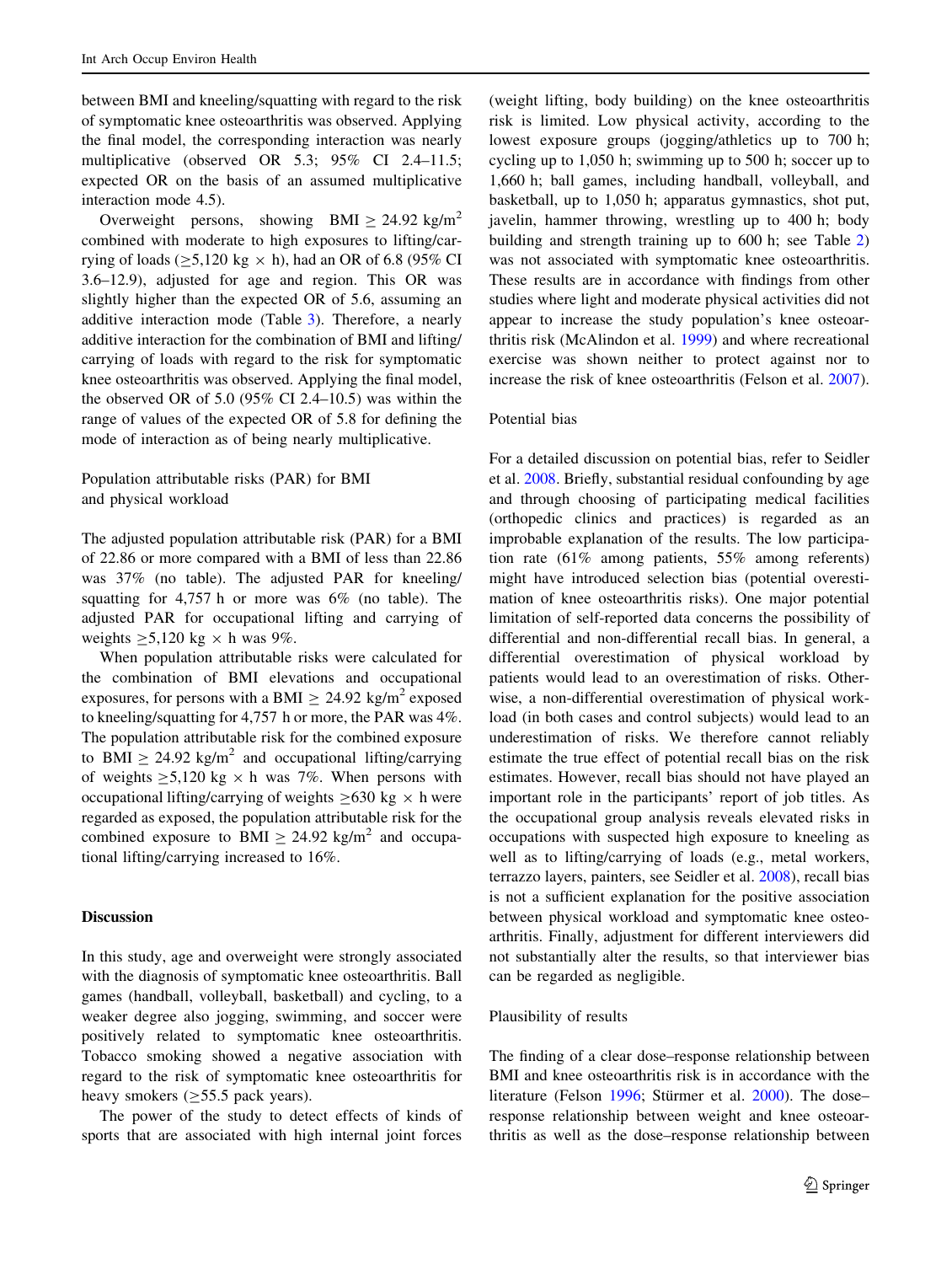kneeling, respectively, lifting/carrying of loads and knee osteoarthritis can be explained by elevated joint forces with subsequent chronic cartilage damage: factors that lead to a high pressure on the articular cartilage of knee joints have been shown to be associated with a high knee osteoarthritis risk (Cooper et al. [1994b](#page-8-0), Schouten et al. [1992,](#page-9-0) Manninen et al. [1996,](#page-8-0) Stürmer et al. [2000](#page-8-0), Coggon et al. 2000). Lifting and carrying of heavy weights as well as overweight result in high forces acting on parts of the knee joints' cartilage. Therefore, it appears biologically plausible that pressure on knee joints might damage the articular cartilage and might consequently lead to knee osteoarthritis. However, an alternative hypothesis regards obesity as a systemic rather than a mechanical risk factor (as in some studies hand osteoarthritis is also associated with obesity).

In a large cohort study including 320,192 male Swedish construction workers, Järvholm et al. ([2005\)](#page-8-0) found a doubling of the risk (''doubling dose'') of severe knee osteoarthritis with an increase in BMI of  $5 \text{ kg/m}^2$ . In the present study, the weight-related knee osteoarthritis risk is even higher with a "doubling dose" of 3.4 kg/m<sup>2</sup> increase in BMI.

Furthermore, the association between BMI and risk of symptomatic knee osteoarthritis is in accordance with data regarding a higher risk of knee replacement related to obesity (Liu et al. [2007](#page-8-0)). In a prospective cohort study including 490,532 women aged 50–69, who were recruited in the United Kingdom in 1996–2001 and followed over almost 3 years, Liu et al. [\(2007](#page-8-0)) examined among others the effect of BMI on the risk of knee replacement. Based on these data, the risk of knee replacement increased with increases in both BMI and weight. Comparing the heaviest group of women ( $\geq$ 75 kg) with the lightest one ( $\leq$ 60 kg) the relative risk for knee replacement was 9.71 (95% CI 7.39–12.77). When obese women  $(\geq 30 \text{ kg/m}^2)$  where compared to those in the lowest BMI group ( $\langle 22.5 \text{ kg/m}^2$ ), the relative risk for knee replacement was 10.51 (95% CI 7.85–14.08). Adjusting for potential confounders (time since menopause, smoking, alcohol use, parity, or other illnesses reported at baseline) the calculated risks for BMI were not altered substantially: comparing the highest with the lowest BMI group, the relative risk for knee replacement was 9.49 instead of 10.51. On the basis of this data, Liu et al. ([2007\)](#page-8-0) estimated that 69% (95% CI 64–73%) of knee replacements are attributable to overweight and obesity (BMI  $\geq 25$  kg/m<sup>2</sup>). Based on the present study data, 37% of symptomatic knee osteoarthritis is attributable to overweight/obesity (PAR  $=$  37%, see above). The discrepancy between the attributable risk fraction of the data of Liu et al. ([2007\)](#page-8-0) and the present data could be resulting from the older age structure of the longitudinal cohort study design (50–64 vs. 25–70 years) of the former study. Another reason for this discrepancy could be found in the missing adjustment for occupational factors. Finally, Liu et al. ([2007\)](#page-8-0) did not focus on the risk factors of knee osteoarthritis, but on the risk factors of knee replacements: BMI might not only constitute an etiologic factor for the development of knee osteoarthritis, but also a prognostic factor for the requirement of knee replacement.

The present data reveal a negative relationship between the amount of smoking and diagnosis of knee osteoarthritis. Similarly, other studies have also found that smoking seems to decrease the risk of osteoarthritis (Järvholm et al.  $2005$ ; Liu et al. [2007;](#page-8-0) Sandmark et al. [1999](#page-9-0)). As a possible explanation, Järvholm et al.  $(2005)$  $(2005)$  hypothesize that smoking might be associated with decreased performance of sports activities. However, in our study, the negative relationship between the amount of smoking and knee osteoarthritis remains stable after adjustment for sports activities.

The association between specific sports activities (playing soccer or ball sports) and knee osteoarthritis is partly in accordance with Kujala et al. [\(1994](#page-8-0)): these authors find an elevated osteoarthritis risk for Finish elite athletes from all types of competitive sports. The lack of a monotonous dose–response relationship between playing soccer and knee osteoarthritis might be explained by a "healthy athlete" effect: soccer players with knee complaints might quit playing soccer earlier than persons without knee complaints. The association between cumulative cycling time and knee osteoarthritis has to be verified in further studies.

#### Interaction between BMI and physical workload

Combining the two parameters BMI and kneeling/squatting into one variable led to a multiplicative interaction mode. This form of interaction could point to potentially different pathological pathways of overweight and kneeling/squatting in the etiology of knee osteoarthritis. The findings of a multiplicative interaction are in accordance with Coggon et al. ([2000\)](#page-8-0) who found that the interaction of occupational kneeling and squatting with obesity was approximately multiplicative. Persons exposed to occupational kneeling and squatting who had a BMI  $\geq 30$  kg/m<sup>2</sup> had an OR of 14.7 (95% CI 7.2–30.2) in comparison with unexposed subjects (BMI  $<$  25 kg/m<sup>2</sup>).

Based on the present data, it is not possible to conclude if the mode of interaction between BMI and lifting/carrying of loads can be defined as of being rather additive or rather multiplicative. A similar pathologic pathway for overweight and lifting/carrying of loads (for example, acting through elevated compressive forces within the knee joint) might explain the lower synergistic effect of these two factors compared to the combined effect of overweight and kneeling/squatting.

Population attributable risks (PAR) for knee osteoarthritis regarding the combination of the highest risk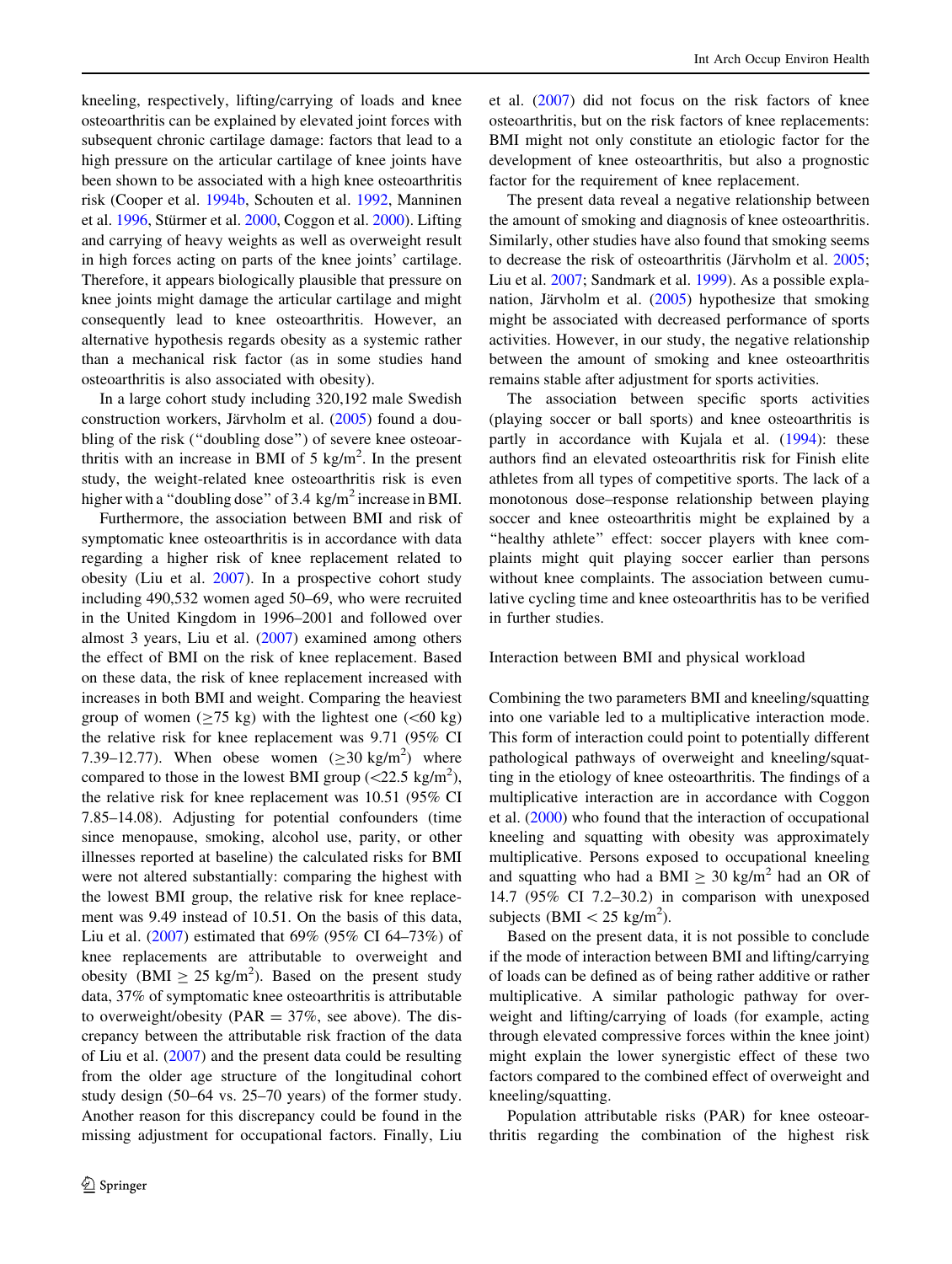<span id="page-8-0"></span>categories of BMI  $(\geq 24.92 \text{ kg/m}^2)$  with occupational kneeling/squatting  $(≥4,757 h)$  and occupational lifting/ carrying of loads  $(>5,120 \text{ h})$  were 4 and 7%, respectively. Preventive strategies aiming to reduce the prevalence of knee osteoarthritis should therefore take into consideration both occupational and non-occupational factors. Because of the high prevalence of overweight as well as of occupational lifting/carrying of loads, an appropriate public health strategy should include appropriate work organizational interventions targeted to reduce lifting/carrying of loads as well as interventions to reduce overweight.

# Conclusion

This study supports a dose–response relationship between age, BMI and the risk of symptomatic knee osteoarthritis, respectively. Assuming a linear dose–response-relation, a "doubling risk" for each 3.4 kg/m<sup>2</sup> increase in the BMI is found. Heavy smoking is associated with a lower risk of knee osteoarthritis. Sports activities are associated to different degrees with the risk of knee osteoarthritis. Taking into consideration the interaction of exposures, BMI and kneeling/squatting show a multiplicative mode of interaction, whereas the interaction mode between BMI and lifting/carrying of loads cannot be clearly classified as of being rather additive or multiplicative. Considering the relatively high prevalence of occupational manual materials handling, in a public health perspective, prevention of knee osteoarthritis should not only focus on weight reduction alone, but should also take into account work organizational measures particularly aiming to reduce occupational lifting and carrying of loads.

Acknowledgments This work was supported by a grant from the Hans–Böckler Foundation and the industrial union IG BAU. We would like to thank the following persons for their valuable contributions to this study: Akan Gül, Sebastian Ridder, Dimitrios Bechtsis, Leif Reefschläger, and Elke Ball, who were performing the interviews; Winfried Beck, Adalbert Missalla, Christian Hanusa, Reinhard Hoffmann, Louis Hovy, Alwin Jäger, Andreas Misko, Annette Oboth, Richard Rehm, Wolfgang Schaub, Andrzej Sztulman, Thomas Vogl, Hannes Wacha, and Ludwig Zichner, who were responsible for recruitment of study participants (cases).

Conflict of interest statement The authors declare that they have no competing interests.

# **References**

Anderson JJ, Felson DT (1988) Factors associated with osteoarthritis of the knee in the first national health and nutrition examination survey (HANES I). Evidence for an association with overweight, race, and physical demands of work. Am J Epidemiol 128(1): 179–189

- Berenbaum F (2008) New horizons and perspectives in the treatment of osteoarthritis. Arthritis Res Ther 10 (Suppl.2):S1
- Coggon D, Croft P, Kellingray S, Barrett D, McLaren M, Cooper C (2000) Occupational physical activities and osteoarthritis of the knee. Arthritis Rheum 43(7):1443–1449
- Coggon D, Reading I, Croft P, McLaren M, Barrett D, Cooper C (2001) Knee osteoarthritis and obesity. Int J Obes 25:622–627
- Cooper C, McAlindon T, Coggon D, Egger P, Dieppe P (1994a) Occupational activity and osteoarthritis of the knee. Ann Rheum Dis 53(2):90–93
- Cooper C, McAlindon T, Snow S, Vines K, Young P, Kirwan J, Dieppe P (1994b) Mechanical and constitutional risk factors for symptomatic knee osteoarthritis: differences between medial tibiofemoral and patellofemoral disease. J Rheumatol 21(2):307– 313
- Felson DT (1996) Weight and osteoathritis. Am J Clin Nutr 63(suppl):430–432
- Felson DT, Anderson JJ, Naimark A, Hannan MT, Kannel WB, Meenan RF (1989) Does smoking protect against osteoarthritis? Arthritis Rheum 32:166–172
- Felson DT, Niu J, Clancy M, Sack B, Aliabadi P, Zhang Y (2007) Effect of recreational physical activities on the development of knee osteoarthritis in older adults of different weights: the Framingham Study. Arthritis Rheum 57(1):6–12
- Hart DJ, Spector TD (1993) Cigarette smoking and risk of osteoarthritis in women in the general population: the Chingford study. Ann Rheum Dis 52:93–96
- Holmberg S, Thelin A, Thelin N (2005) Knee osteoarthritis and body mass index: a population-based case-control study. Scand J Rheumatol 34:59–64
- Järvholm B, Lewold S, Malchau H, Vingard E (2005) Age, bodyweight, smoking habits and the risk of severe osteoarthritis in the hip and knee in men. Eur J Epidemiol 20:537–542
- Jensen LK (2008) Knee osteoarthritis: influence of work involving heavy lifting, kneeling, climbing stairs or ladders, or kneeling/ squatting combined with heavy lifting. Occup Environ Med 65:72–89
- Kellgren JH (1963) Atlas of standard radiographs of arthritis, vol II. The epidemiology of chronic rheumatism. Blackwell Scientific Publications, Oxford
- Kujala UM, Kaprio J, Sarno S (1994) Osteoarthritis of weight bearing joints of lower limbs in former elite male athletes. BMJ 308:231–234
- Kujala UM, Kettunen J, Paananen H, Aalto T, Battie MC, Impivaara O, Videman T, Sarna S (1995) Knee osteoarthritis in former runners, soccer players, weight lifters, and shooters. Arthritis Rheum 38:539–546
- Lane NE (1996) Physical activity at leisure and risk of osteoarthritis. Ann Rheum Dis 55(9):682–684
- Lementowski PW, Zelicof SB (2008) Obesity and osteoarthritis. Am J Orthop 37(3):148–151
- Liu B, Balkwill A, Banks E, Cooper C, Green J, Beral V (2007) Relationship of height, weight and body mass index to the risk of hip and knee replacements in middle-aged women. Rheumatology 46(5):861–867
- Manninen P, Riihimaki H, Heliovaara M, Makela P (1996) Overweight, gender and knee osteoarthritis. Int J Obes Relat Metab Disord 20(6):595–597
- McAlindon TE, Wilson PW, Aliabadi P, Weissman B, Felson DT (1999) Level of physical activity and the risk of radiographic and symptomatic knee osteoarthritis in the elderly: the Framingham study. Am J Med 106(2):151–157
- Reijman M, Pols HAP, Bergink AP, Hazes JMW, Belo JN, Lievense AM, Bierma-Zeinstra SMA (2007) Body mass index associated with onset and progression of osteoarthritis of the knee but not of the hip: the Rotterdam study. Ann Rheum Dis 66:158–162